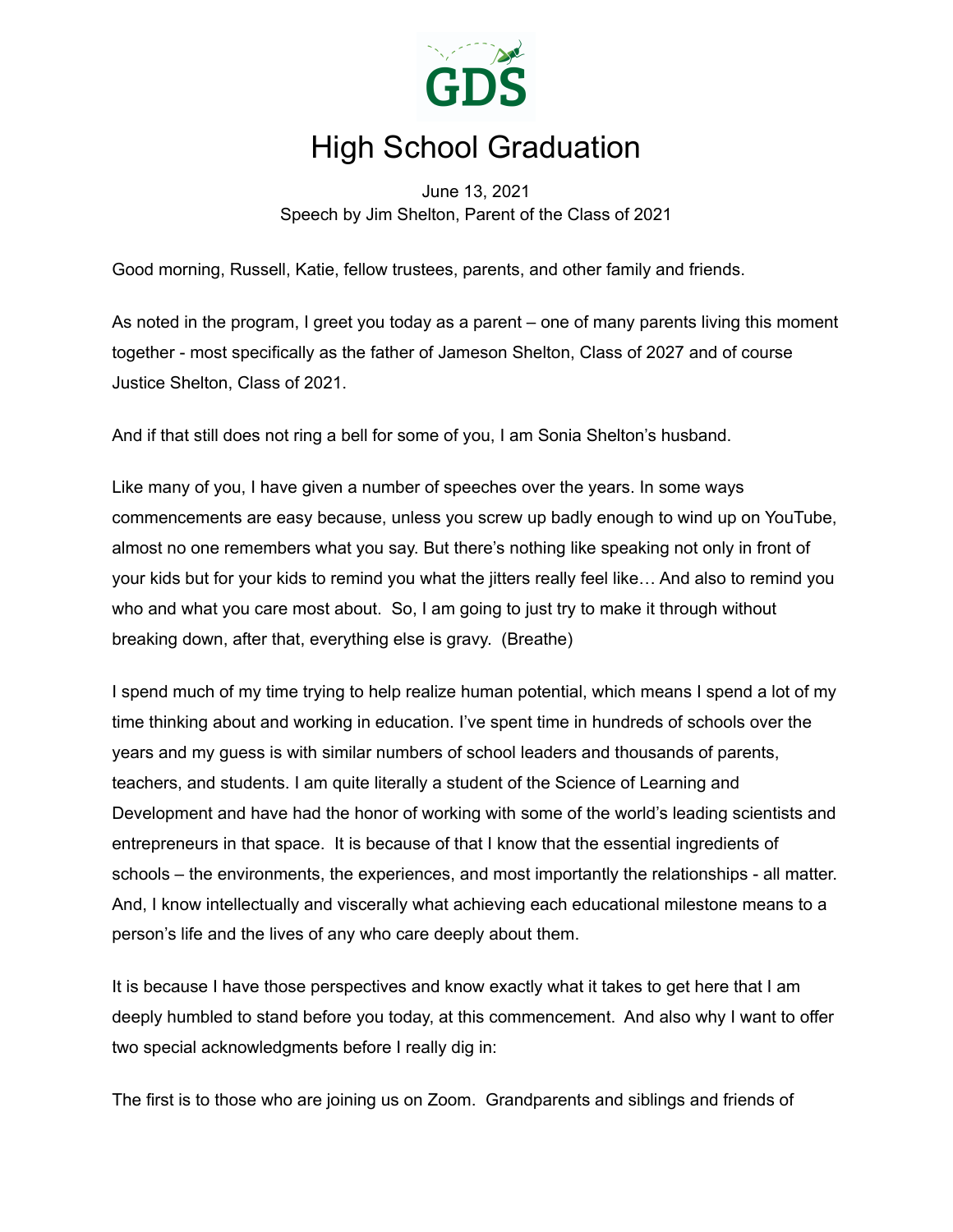many years. We know you should be here with us. In fact, we know you are here with us and we love and appreciate you for it. We are fortunate that our connections know no earthly bounds.

The second acknowledgement is to the GDS faculty and staff. I greet you - those who have truly seen our children and given them the environment, the experiences, and dare I say the love and care to become.

Every day, GDS is made clean and safe and ready in myriad ways for faculty and students by GDS staff who make the space between classrooms warm and welcoming and watch over each child from the time they step out at carpool until they get back in to head home. Even today, they are here and the sound of the authentic pride in their voices as they offer congratulations is a reminder of what they have meant and mean to us. We salute you.

And then there are the faculty. There are no adequate words to express the appreciation we have for you, who come to know our children deeply, who help them find their spark, and who push and cajole them until they know what it is to do work that they didn't imagine possible and that they are truly proud of.

My son, Justice arrived at GDS in 4th grade having struggled in PreK-2 and then taken off at an almost miraculous pace in 3rd grade. He was fine, but I think it's safe to say he was unsure about a lot of things when he arrived at GDS. But then, he was put in Reed's class. And, Reed is to quote Justice "The GOAT." The relationship Reed formed with Justice resulted in him being launched on a transformative trajectory that would be enhanced and propelled by teacher after teacher, year after year. There are too many names to call them out but I do know this – for every name I would highlight other families would call out other teachers' names until almost the entire faculty was being honored for being the difference maker for someone's child. We cannot thank you enough for what you have poured into our children nor express the enormity of our gratitude not only for what you have done but who you are.

Class of 2021 – Justice –

First, I know that may have seemed like a long greeting but I promise I am only going to talk for about 5 1/2 more minutes.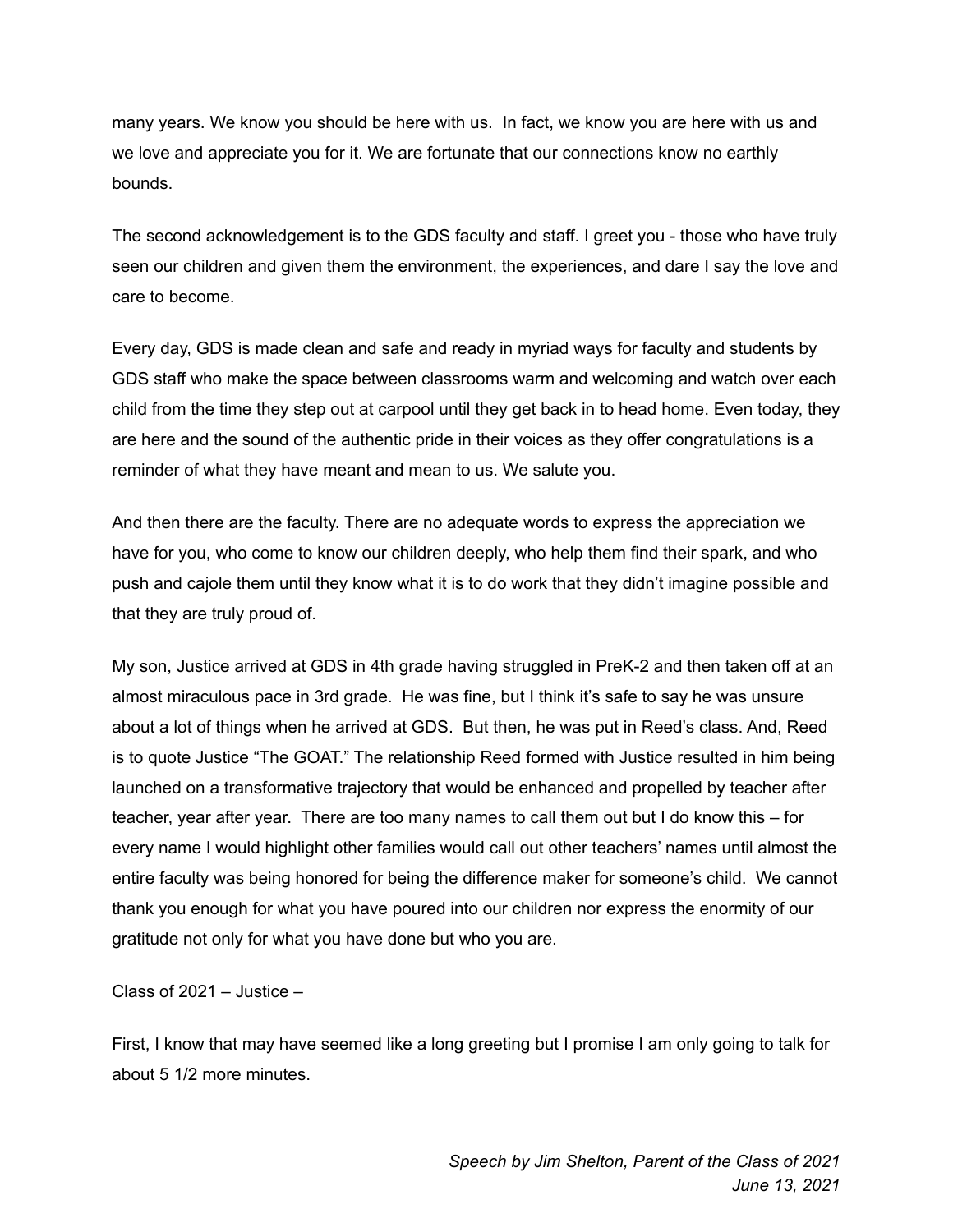I have to say I struggled with what to talk about.

I thought about warning you about algorithms that drive your daily lives – because even the best reinforce more of who you were than who you want to be.

I had one version that foreshadowed the clichés your parents use and you may hate but that you'll inevitably say to your children because as you'll learn later, your parents know some things. It was decent and included classics like:

Do it right or do it over.

We do what we need to do so we can do what we want to do.

Or one of my favorites - Everybody wants the juice, nobody wants to squeeze.

But, the pressure of potentially leaving out some parents go-to line was just too much. Plus, I know those are already indelibly imprinted on your psyche. No need to repeat them here.

I had another version that went into how much it means to be a parent. The balance of worry and joy that begins even before you are born. And, a reminder to each of you whether you have a close, passing, or distant relationship with your parents today, there is no one and nothing more important than you to them. And, no matter what critique we harp on or dream we may hold for you that you don't hold for yourself, we are more proud of you than words can express and we are here for you, always and no matter what. But, I know you. And, I know your parents, and I know you know and feel that everyday already.

Finally, I had another version about how privileged we are to be here happy and healthy with clear paths in front of us; when - for so many - circumstances are not nearly as rosy. But this is GDS, we don't need to be reminded of the responsibility that comes with our privilege.

So here's where I landed, and I'll try to make this quick.

You see, given the curses of 2020 there are so many things that could be said; but to be honest, you lived through it just as I did so I won't try to recap or explain any part of it to you.

But what I do want you – all of us - to consider is that it was a gift. It may have been a gut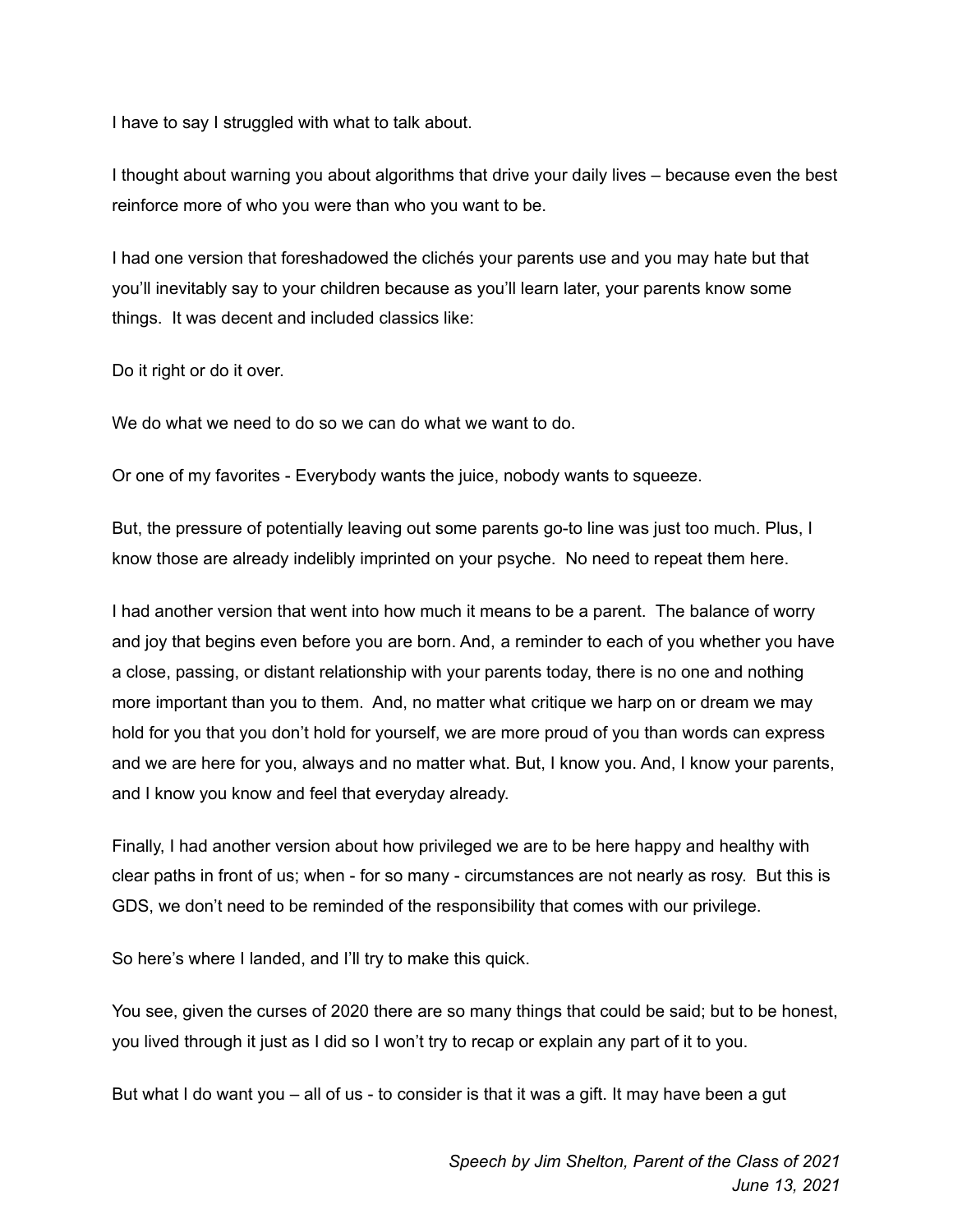wrenchingly painful gift – like you were when you were born - but it was a gift nonetheless.

You see, 2020 ultimately gave you something I think history will show our generation, especially those of us living the American Dream, missed out on for decades - you got – we got a stark reminder that nothing can be taken for granted. Everything good – everything - must be fought for and defended vigilantly or it can slip or be taken away.

Economic health and leadership.

Working public health systems.

Racial progress.

Breathable air, drinkable water, fires that can be controlled.

Upward mobility.

Democracy itself.

And the list goes on.

Even going out to eat and seeing friends.

We now know, none of these things can be taken for granted. They are not permanent. In fact, in the span of history they are known to be fleeting.

One of the most used and misunderstood quotes of the 20th century is attributed to Martin Luther King with preceding versions by Theodore Parker, Reverend Seth Brooks, and Rabbi Jacob Kohn. You have heard it many times I am sure.

The arc of the moral universe is long; but it bends toward justice.

Each of those men being men of faith, left to interpretation the roles of God and man in determining the trajectory of the arc.

But know this… the arc of the moral universe does not just bend. It is bent.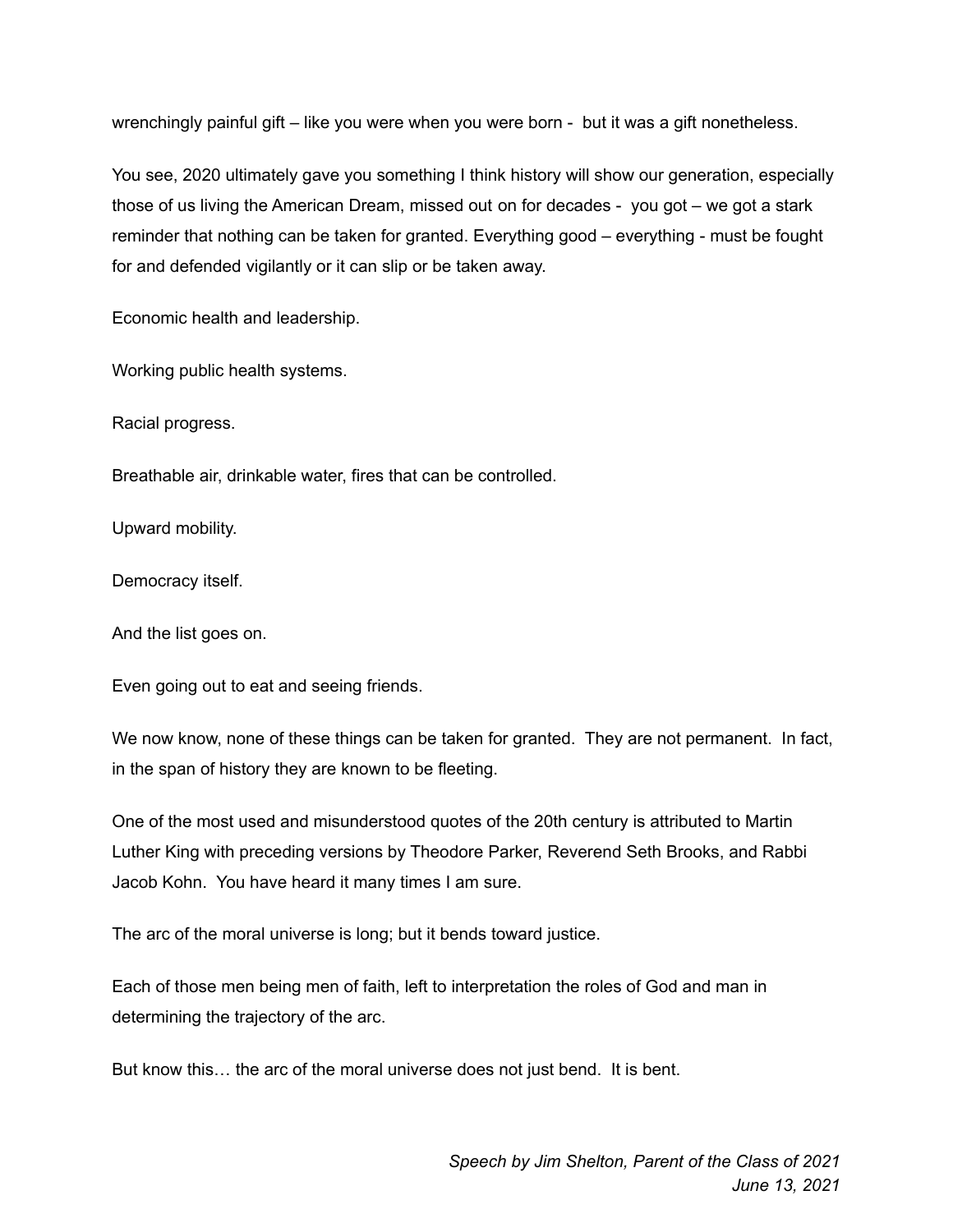It is bent when a man leads his people to freedom.

It is bent when a woman dedicates herself to feeding the masses or takes a beating for fighting for Civil and Voting Rights.

Its is bent when a young girl protests for the environment or a young lawyer frees an innocent man.

It is bent when a teacher sees potential in a child who all have counted out.

It is bent when a child stands up to bullies for a classmate or when a businessman refuses to laugh at an off-color joke.

It is bent every time you choose not to look away, step over, or run away from something that is wrong – big or small. And, when you decide to solve a problem and bring all of your talent, energy, and resources to bear, it bends from the sheer effort let alone a successful outcome.

It bends toward justice when we bend it that way. And it bends the other way not just because of the work of those who actively seek injustice. Never forget – they are and always will be a small minority. It bends the other way, when we do nothing.

Another cliché people say all of the time that you have never heard here at GDS but that somehow has become woven into the beliefs systems of our society is - one man can't change the world.

The simple truth is each man and woman born into the world changes it. We've all seen enough movies about the unexpectedly far-reaching ripples of each of our lives. Thus, in the end, the real question is not will you change the world. The real questions are – for the better or worse and to what degree?

Almost a half century ago, Robert F. Kennedy spoke to this fallacy with better words than I will ever form; so I will close by sharing excerpts from his speech.

He shared these words with the National Union of South African Students on the of Day of Affirmation, June 6, 1966, bringing renewed attention to Africa and Apartheid. He said in a